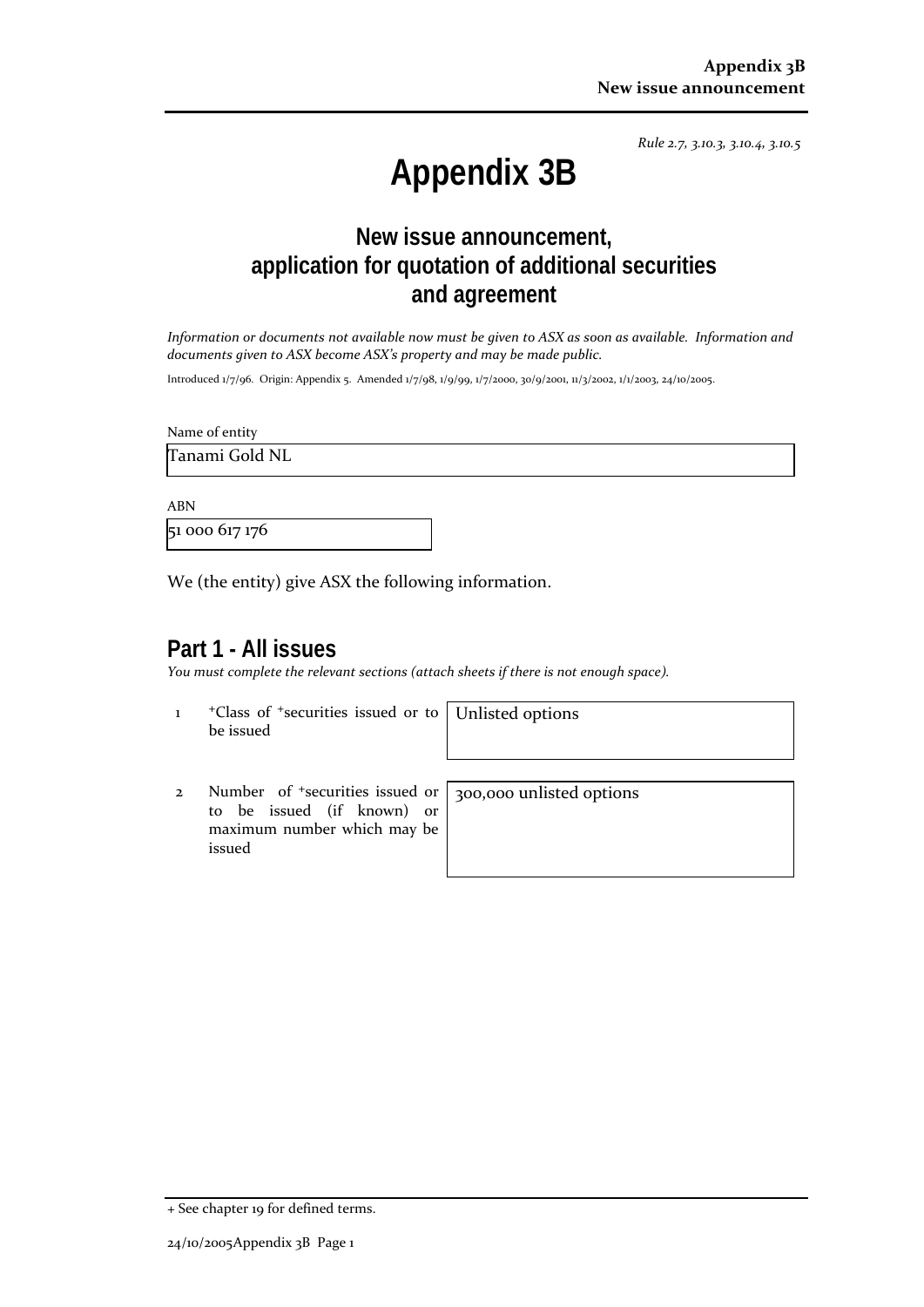3 Principal terms of the <sup>+</sup>securities (eg, if options, exercise price and expiry date; if partly paid <sup>+</sup>securities, the amount outstanding and due dates for payment; if  $+$ convertible securities, the conversion price and dates for conversion)

The exercise price of the options is \$1.34 (being 40% above the 5 day volume weighted average share price of Tanami Gold NL securities immediately prior to the 2011 Annual General Meeting of the Company held on 29 November 2011)

The options have a nil purchase price and a five year term and expire on 21 December 2016

<sup>+</sup> See chapter 19 for defined terms.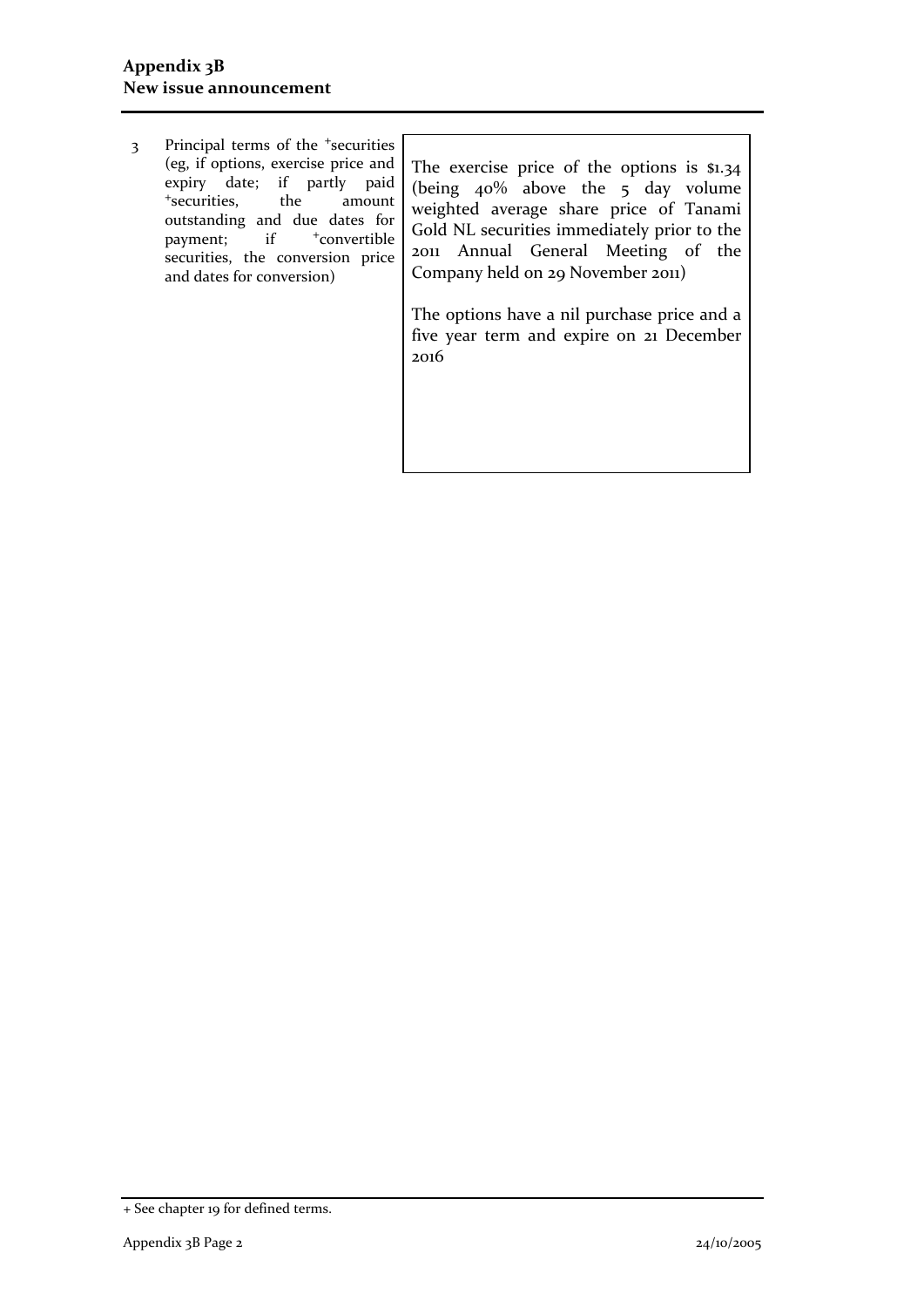4 Do the <sup>+</sup>securities rank equally in all respects from the date of allotment with an existing <sup>+</sup>class of quoted <sup>+</sup>securities?

> If the additional securities do not rank equally, please state:

- the date from which they do
- the extent to which they participate for the next dividend, (in the case of a trust, distribution) or interest payment
- the extent to which they do not rank equally, other than in relation to the next dividend, distribution or interest payment

 $5$  Issue price or consideration  $\boxed{\text{Nil}}$ 

6 Purpose of the issue (If issued as consideration for the acquisition of assets, clearly identify those assets)

Shares issued upon exercise of options will rank equally with other fully paid ordinary shares of the Company.

Issue of options to Alan Senior (Non-Executive Director) following approval by shareholders at the Company's 2011 Annual General Meeting.

7 Dates of entering <sup>+</sup>securities into uncertificated holdings or despatch of certificates

22 December 2011

8 Number and <sup>+</sup>class of all <sup>+</sup>securities quoted on ASX (*including* the securities in clause 2 if applicable)

| Number      | <sup>+</sup> Class |
|-------------|--------------------|
| 260,997,677 | Ordinary shares    |
|             |                    |
|             |                    |
|             |                    |
|             |                    |
|             |                    |
|             |                    |

<sup>+</sup> See chapter 19 for defined terms.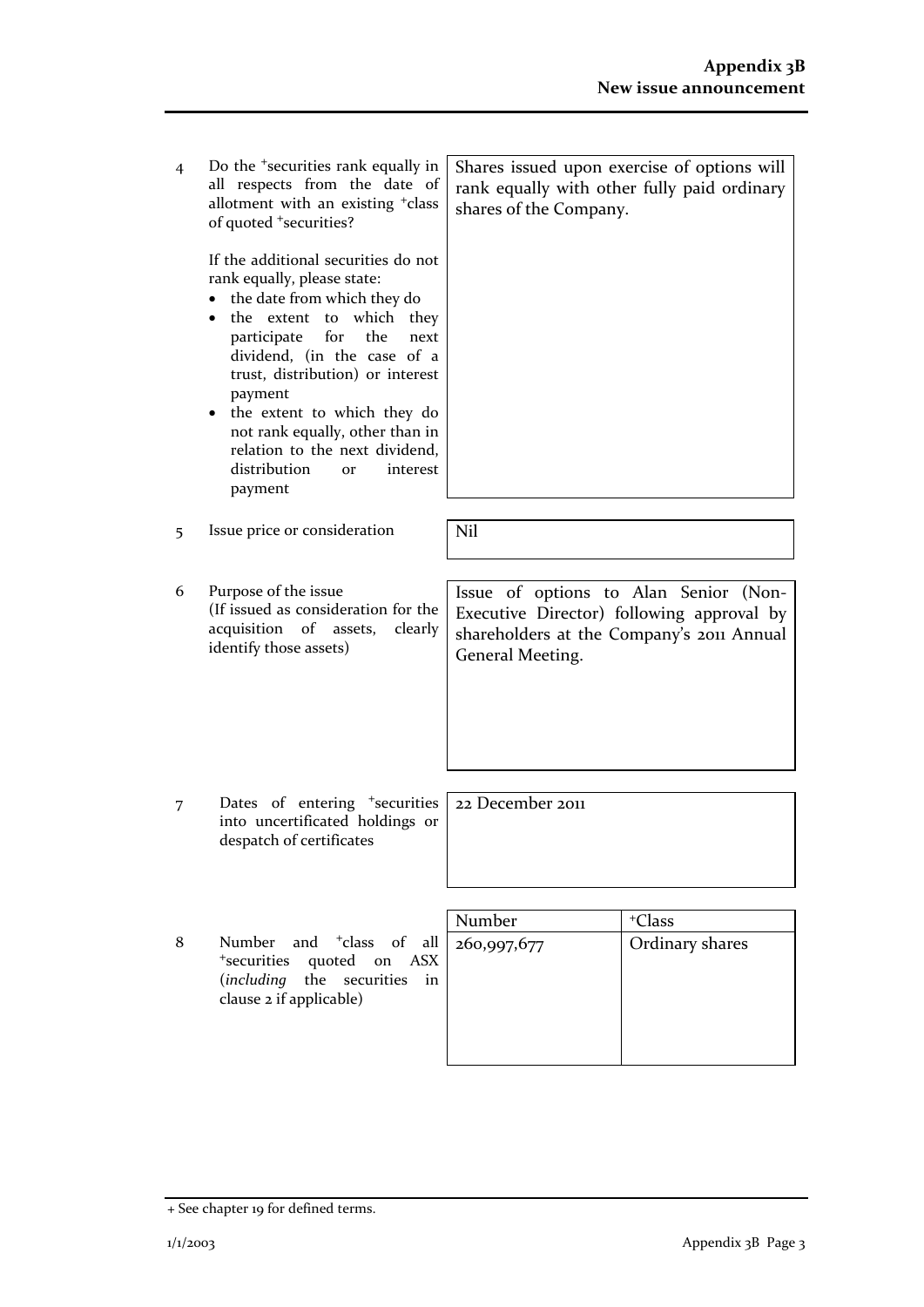- Number + Class 9 Number and <sup>+</sup>class of all <sup>+</sup>securities not quoted on ASX (*including* the securities in clause 2 if applicable) 26,667 58,334 58,334 300,000 Options  $($ \$4.50 @ 31/3/12) Options  $($ \$4.50 $@$  22/11/12 $)$ Options  $($ \$6.00 $@$  22/11/12 $)$ Options  $($ \$1.34 @ 22/12/16 $)$
- 10 Dividend policy (in the case of a N/A trust, distribution policy) on the increased capital (interests)

| $\sqrt{A}$ |  |  |  |
|------------|--|--|--|
|            |  |  |  |
|            |  |  |  |

# **Part 2 - Bonus issue or pro rata issue**

| 11 | security holder approval<br><i>Is</i><br>required?                                                                   | N/A |
|----|----------------------------------------------------------------------------------------------------------------------|-----|
| 12 | Is the issue renounceable or non-<br>renounceable?                                                                   | N/A |
| 13 | Ratio in which the <sup>+</sup> securities<br>will be offered                                                        | N/A |
| 14 | <sup>+</sup> Class of <sup>+</sup> securities to which the<br>offer relates                                          | N/A |
| 15 | to determine<br>+Record date<br>entitlements                                                                         | N/A |
| 16 | holdings<br>on different<br>Will<br>registers (or subregisters) be<br>calculating<br>aggregated for<br>entitlements? | N/A |
| 17 | Policy for deciding entitlements<br>in relation to fractions                                                         | N/A |
|    |                                                                                                                      |     |

<sup>+</sup> See chapter 19 for defined terms.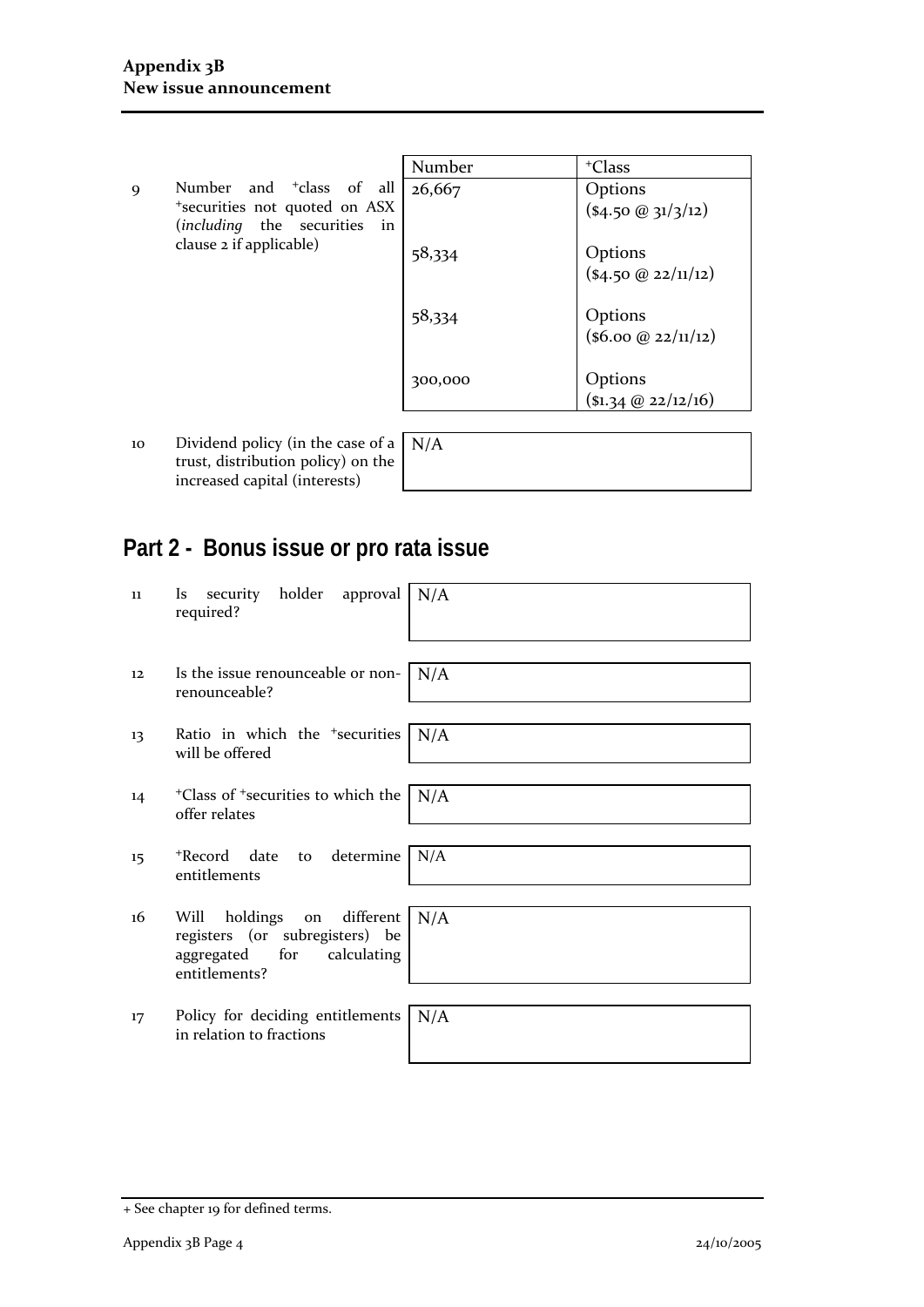18 Names of countries in which the entity has <sup>+</sup>security holders who will not be sent new issue documents

> Note: Security holders must be told how their entitlements are to be dealt with. Cross reference: rule 7.7.

19 Closing date for receipt of N/Aacceptances or renunciations

| N/A |  |  |  |
|-----|--|--|--|
|     |  |  |  |
|     |  |  |  |
|     |  |  |  |
|     |  |  |  |
|     |  |  |  |
|     |  |  |  |
|     |  |  |  |

<sup>+</sup> See chapter 19 for defined terms.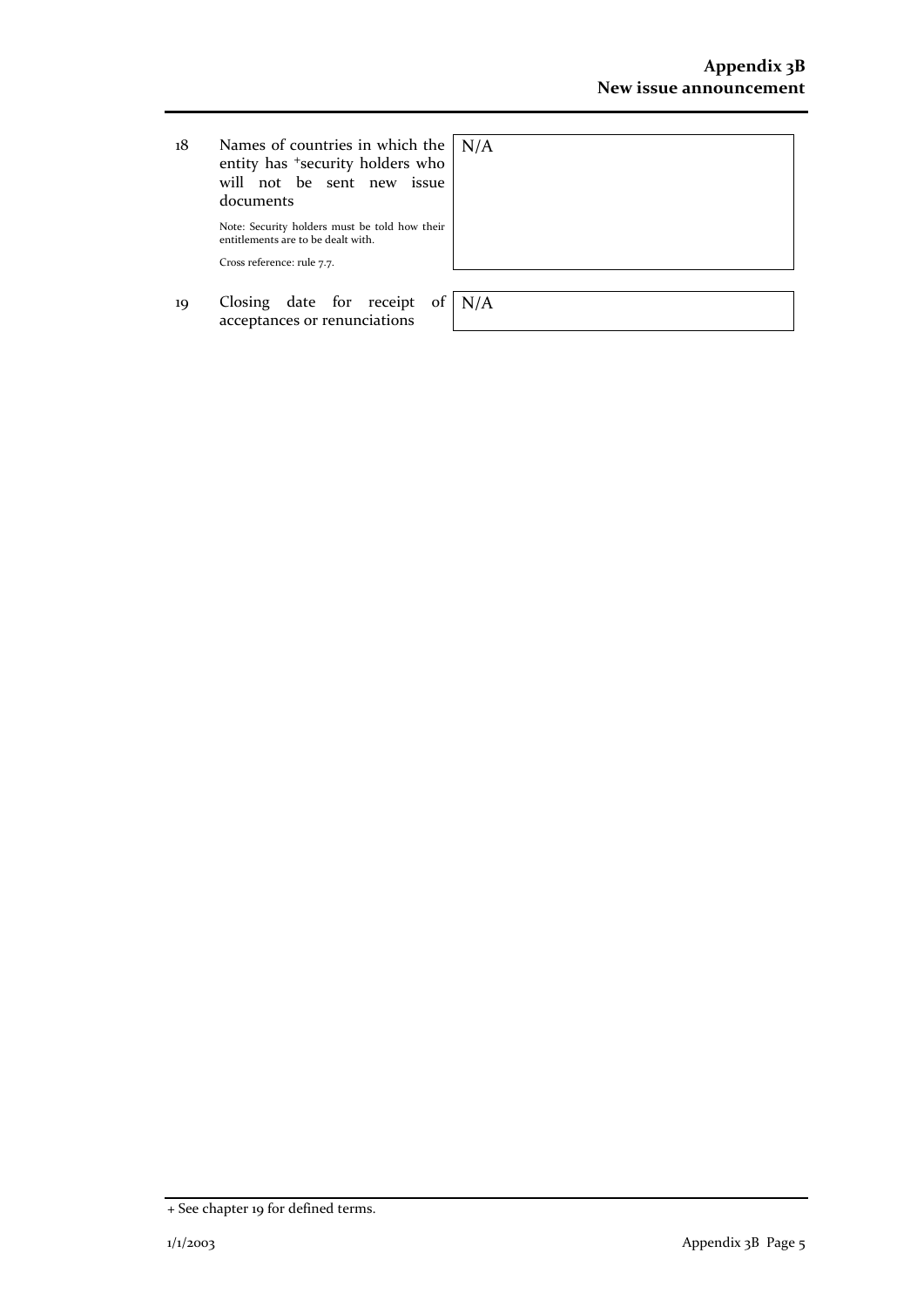#### **Appendix 3B New issue announcement**

| 20             | Names of any underwriters                                                                                                                                                           | N/A |
|----------------|-------------------------------------------------------------------------------------------------------------------------------------------------------------------------------------|-----|
| 21             | Amount of any underwriting fee<br>or commission                                                                                                                                     | N/A |
| 22             | Names of any brokers to the<br>issue                                                                                                                                                | N/A |
| 23             | Fee or commission payable to the<br>broker to the issue                                                                                                                             | N/A |
| 24             | Amount of any handling fee<br>payable to brokers who lodge<br>acceptances or renunciations on<br>behalf of <sup>+</sup> security holders                                            | N/A |
| 25             | If the issue is contingent on<br>*security holders' approval, the<br>date of the meeting                                                                                            | N/A |
| 26             | Date entitlement and acceptance<br>form and prospectus or Product<br>Disclosure Statement will be sent<br>to persons entitled                                                       | N/A |
| 27             | If the entity has issued options,<br>and the terms entitle option<br>holders<br>participate<br>to<br>on<br>exercise, the date on which<br>notices will be sent to option<br>holders | N/A |
| 28             | Date rights trading will begin (if<br>applicable)                                                                                                                                   | N/A |
| 29             | Date rights trading will end (if<br>applicable)                                                                                                                                     | N/A |
| 30             | How do <sup>+</sup> security holders sell<br>their entitlements in full through<br>a broker?                                                                                        | N/A |
| 3 <sup>1</sup> | How do <sup>+</sup> security holders sell<br>of<br>their<br>entitlements<br>part<br>through a broker and accept for<br>the balance?                                                 | N/A |

<sup>+</sup> See chapter 19 for defined terms.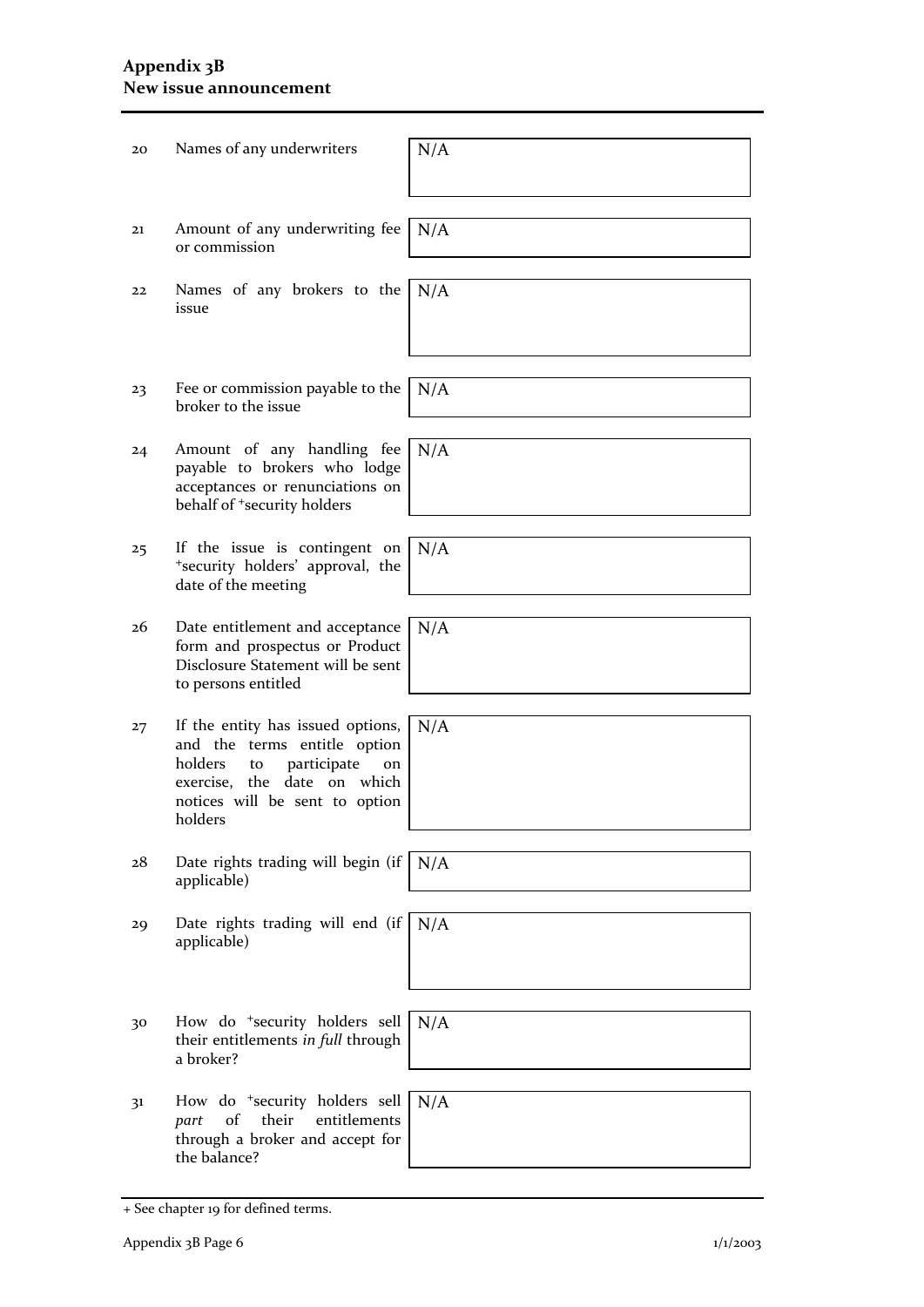<sup>+</sup> See chapter 19 for defined terms.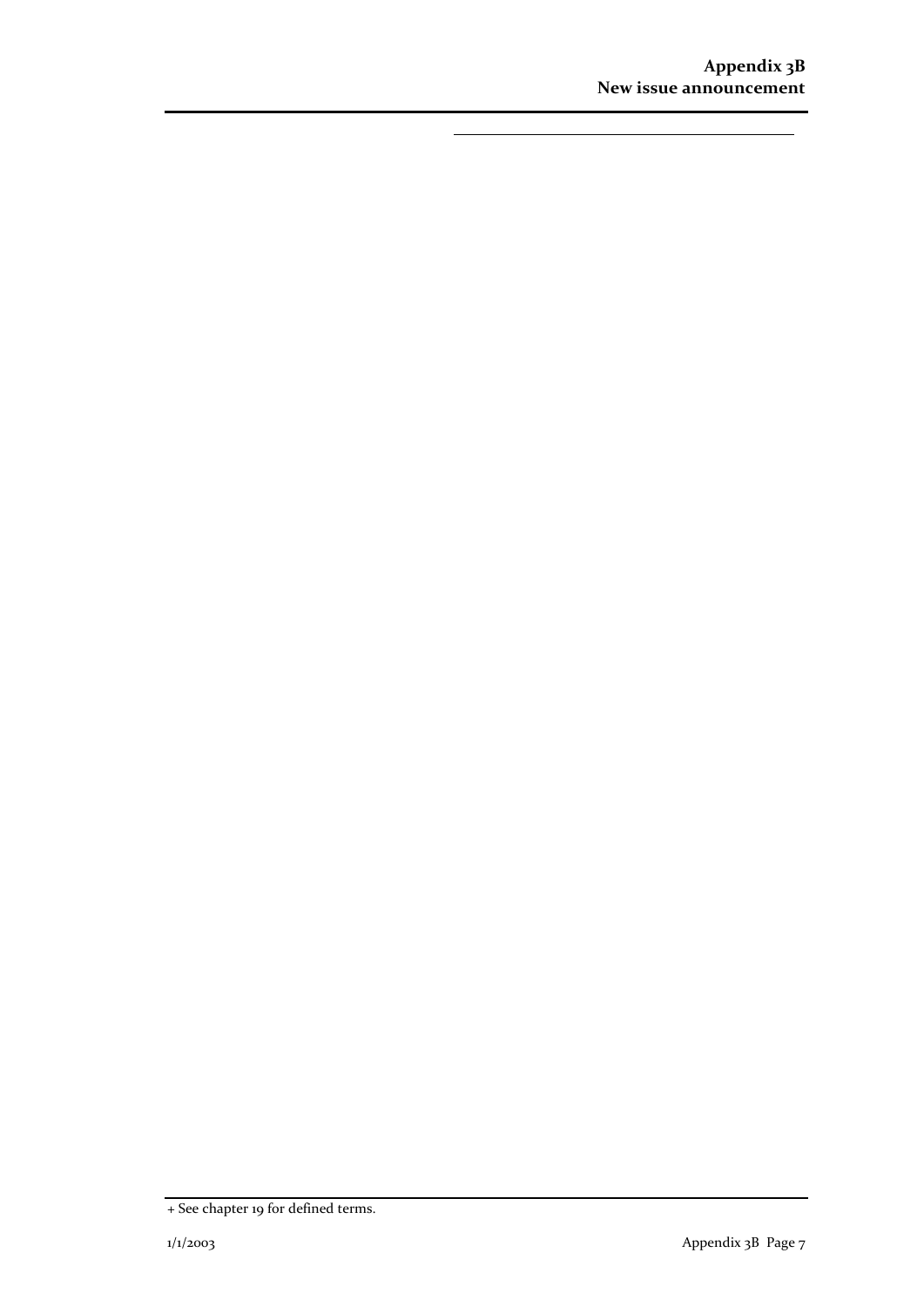| 32  | How do <sup>+</sup> security holders dispose $\mid N/A \rangle$<br>of their entitlements (except by<br>sale through a broker)? |     |
|-----|--------------------------------------------------------------------------------------------------------------------------------|-----|
| -33 | <sup>+</sup> Despatch date                                                                                                     | N/A |

## **Part 3 - Quotation of securities**

*You need only complete this section if you are applying for quotation of securities*

| 34  | Type of securities<br>(tick one)                                                                                                                                                                                                                                              |
|-----|-------------------------------------------------------------------------------------------------------------------------------------------------------------------------------------------------------------------------------------------------------------------------------|
| (a) | Securities described in Part 1                                                                                                                                                                                                                                                |
| (b) | All other securities<br>Example: restricted securities at the end of the escrowed period, partly paid securities that become fully paid,<br>employee incentive share securities when restriction ends, securities issued on expiry or conversion of convertible<br>securities |

**Entities that have ticked box 34(a)**

### **Additional securities forming a new class of securities**

|           |  |  | Tick to indicate you are providing the information or |  |
|-----------|--|--|-------------------------------------------------------|--|
| documents |  |  |                                                       |  |

- 35 If the <sup>+</sup>securities are <sup>+</sup>equity securities, the names of the 20 largest holders of the additional <sup>+</sup>securities, and the number and percentage of additional <sup>+</sup>securities held by those holders
- 36 If the <sup>+</sup>securities are <sup>+</sup>equity securities, a distribution schedule of the additional <sup>+</sup>securities setting out the number of holders in the categories 1 - 1,000 1,001 - 5,000 5,001 - 10,000 10,001 - 100,000 100,001 and over

#### 37 A copy of any trust deed for the additional +securities

<sup>+</sup> See chapter 19 for defined terms.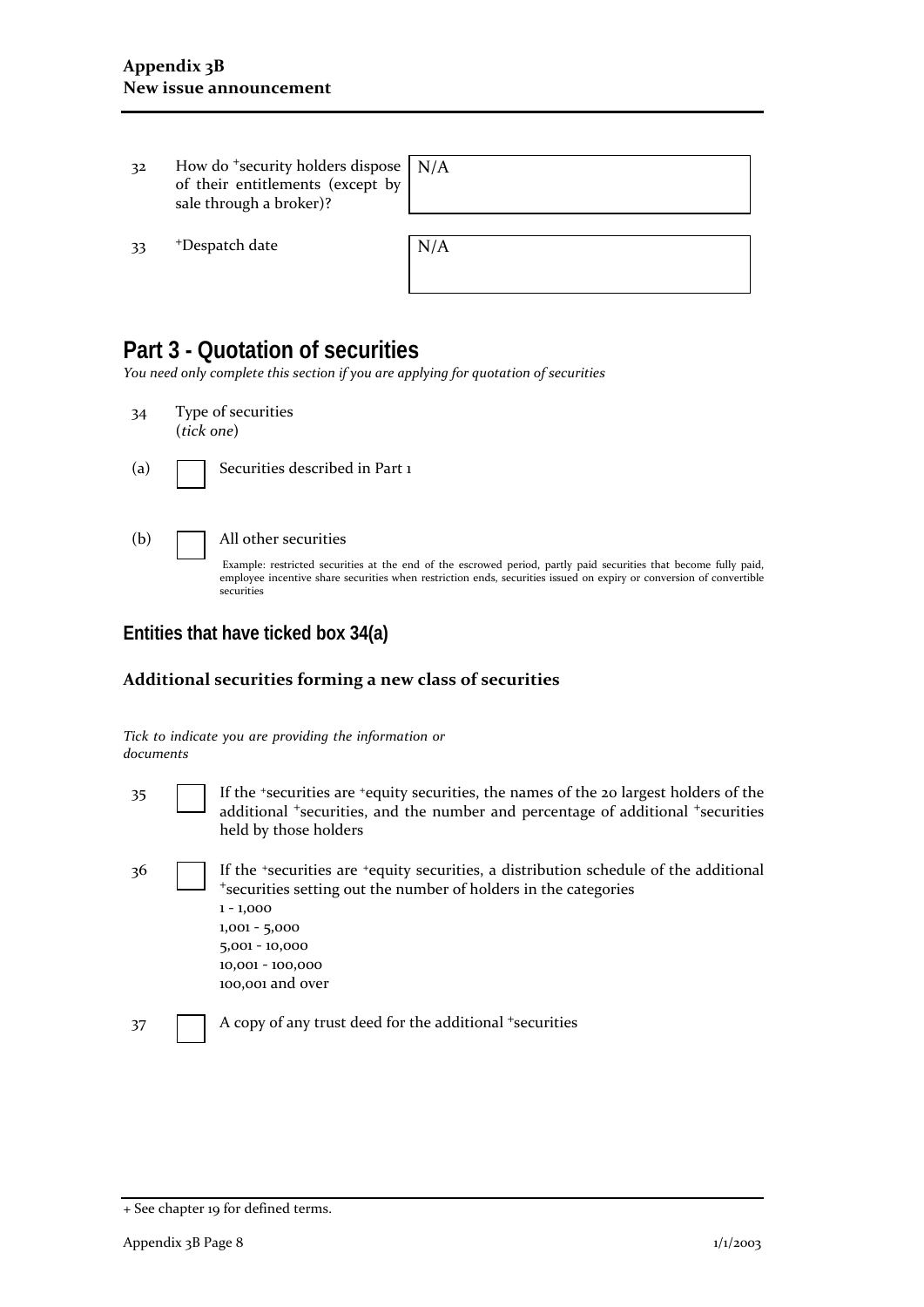### **Entities that have ticked box 34(b)**

38 Number of securities for which <sup>+</sup>quotation is sought 39 Class of <sup>+</sup>securities for which quotation is sought 40 Do the <sup>+</sup>securities rank equally in all respects from the date of allotment with an existing <sup>+</sup>class of quoted <sup>+</sup>securities? If the additional securities do not rank equally, please state: • the date from which they do • the extent to which they participate for the next dividend, (in the case of a trust, distribution) or interest payment • the extent to which they do not rank equally, other than in relation to the next dividend, distribution or interest payment 41 Reason for request for quotation now Example: In the case of restricted securities, end of restriction period (if issued upon conversion of another security, clearly identify that other security) Number | +Class 42 Number and <sup>+</sup>class of all <sup>+</sup>securities quoted on ASX (*including* the securities in clause

38)

<sup>+</sup> See chapter 19 for defined terms.